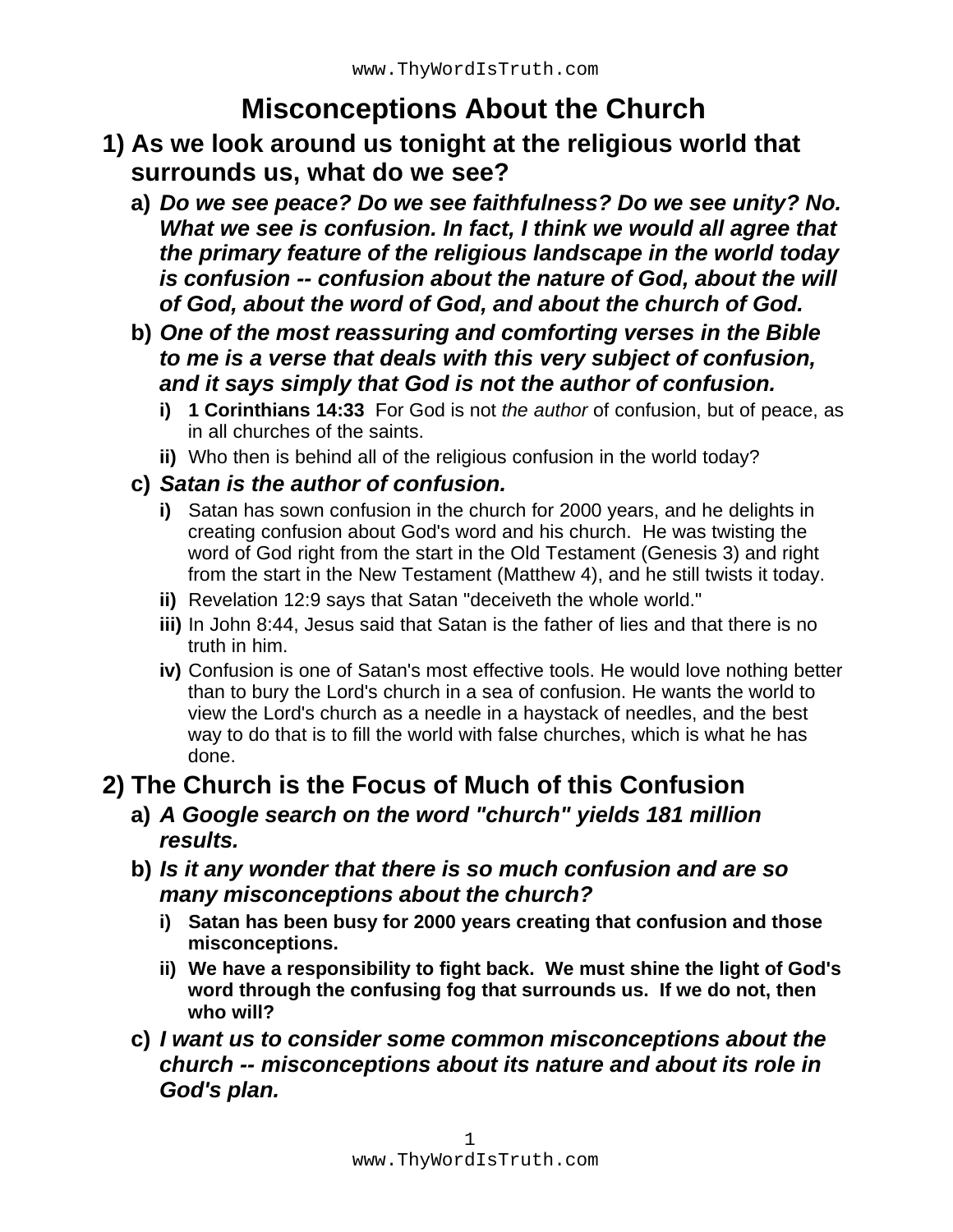### **3) Misconceptions about the nature of the church**

#### **a)** *Misconception: "There are many different churches"*

- **i)** *But how, you might ask, can that be a misconception when the word "churches" (plural) occurs 37 times in the New Testament? Indeed, Romans 16:16 says "The churches of Christ salute you."*
	- **(1)** The answer is one of terminology. Where we generally say "church" and "congregation," the New Testament generally says "body" and "church." The New Testament also uses "church" to refer to all the saved, as it does in Matthew 16. We also often use "church" in two ways: one to denote all the saved and another to denote a "congregation." In that latter sense there are as many "churches" as there are congregations of the Lord's body.
	- **(2)** There is nothing wrong with referring to the Katy congregation as the Katy church, but there is a danger -- and it is a danger that did not really exist back in the first century.
		- **(a)** There are nearly 6000 religious groups called "churches" within 50 miles of Houston. There was little chance of confusion with using the term "churches" to mean "congregations" in the first century because there were not at that time countless denominations also calling themselves churches. Today, unfortunately, there is a big possibility of confusion, and so we should be very careful that we do not add to that confusion by using these terms loosely.
		- **(b)** I try to remember to refer to the Katy congregation rather than to the Katy church. We at Katy are a congregation of the one church established in Acts 2 and that is the message we should send to the world -- particularly to a world that sees 6000 other groups called churches scattered around us.

#### **ii)** *The Bible tells us repeatedly that there is ONE BODY.*

- **(1)** Romans 12:5 So we, being many, are one body in Christ, and every one members one of another.
- **(2)** Ephesians 4:4 There is one body, and one Spirit, even as ye are called in one hope of your calling;

#### **iii)** *The Bible also tells us that the BODY is the CHURCH.*

- **(1)** Colossians 1:18 And he is the head of the body, the church: who is the beginning, the firstborn from the dead; that in all things he might have the preeminence.
- **iv)** *Thus, there is ONE BODY; the BODY is the CHURCH; and so there is ONE CHURCH.*
	- **(1)** This one church is the church Jesus promised to build in Matthew 16 and it is the one church that was established with power in Jerusalem on the Day of Pentecost in Acts 2. There was one church in Acts 2 and there is one church today, and it is the same church. There is one church.
- **v)** This is definitely not a popular message today. Why?
	- **(1)** *The world does not want to have just one of anything! The world*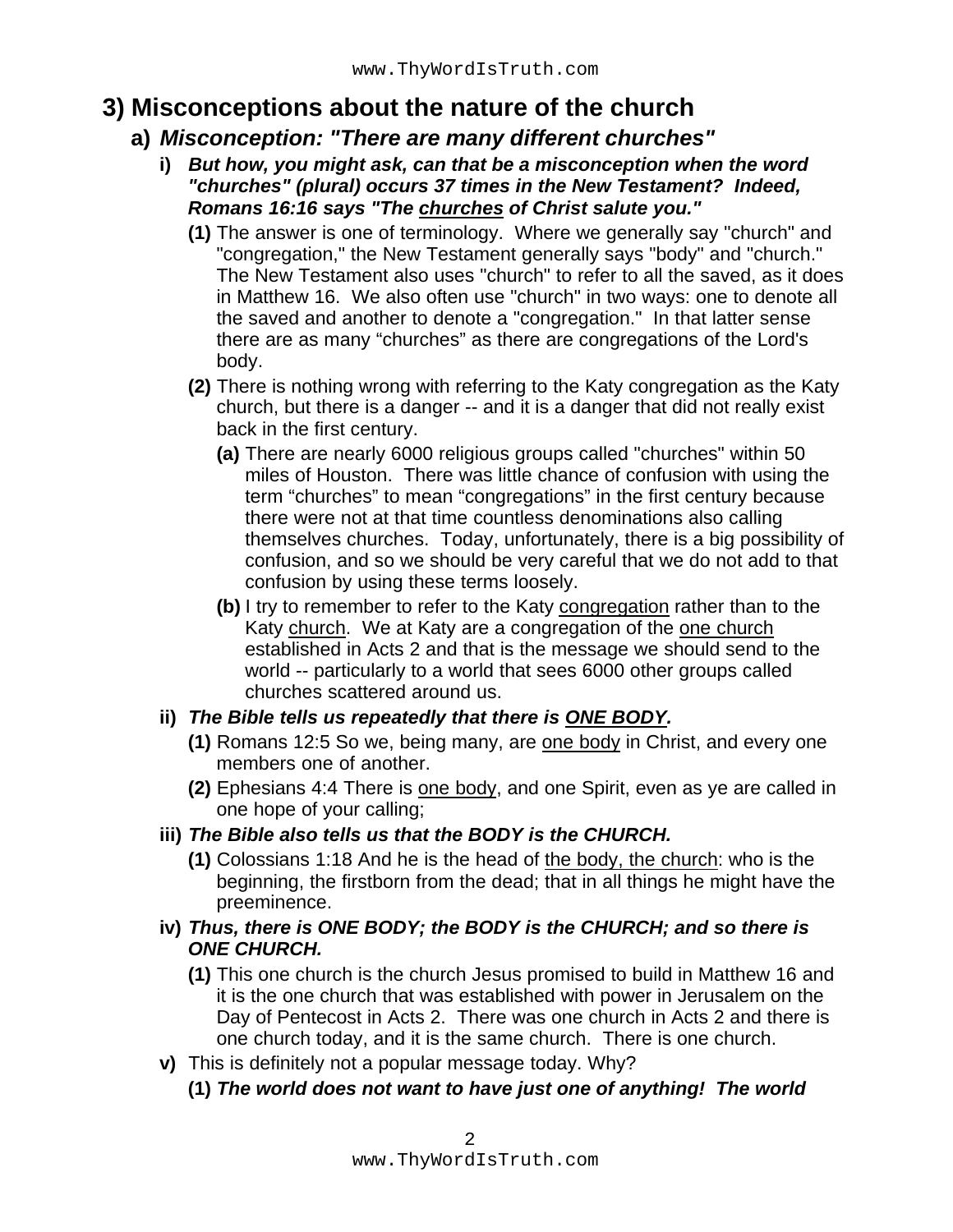*loves to have many choices, because we lose control when we don't have any choices.*

- **(2)** *An article in the religion section of the Houston Chronicle a few weeks ago was entitled "When just one church isn't enough." It was about teenagers who "are comfortable participating not only in multiple churches, but also occasionally in multiple faiths." But what is wrong with that if there are many churches and many paths to God?*
- **(3)** *God tells us there is one faith. Man says there are many. God tells us there is one way to him. Man says there are many. God tells us there is one church. Man says there are many.*
- **(4)** *There is one church. It may not be not be a popular message, but it is a message that we must never cease to proclaim.*
- **b)** *Misconception: "The name of our church is the Church of Christ"*
	- **i)** Wrong! There are really two misconceptions here -- one, that the church is our church, and two, that the name of the church is "Church of Christ."
	- **ii)** We in the church need to watch how we talk about the church -- particularly around outsiders.
		- **(1)** *The church is not our church or my church or your church. The church is the Lord's church.*
			- **(a) The phrase "our church" appears nowhere in the Bible and neither does the phrase "your church." The phrase "my church" appears one time -- in Matthew 16:18, where Jesus said "upon this rock I will build my church." The church is Jesus' church -- it is the church of Christ.**
		- **(2)** *Why does it matter? The church is distinctive -- and our language needs to reflect that distinctiveness. The world wants to categorize and compartmentalize us -- we must not let them! We are Christians, and Christians only.*
		- **(3)** *We open doors when we refuse to be categorized --- people will notice our refusal to be categorized, and their curiosity will give us an opportunity to teach them about Jesus and about his church.*
			- **(a) We are not Campbellites. We are not "Church of Christers." We are not Catholics. We are not Protestants. We are Christians. That is what the disciples were called in Acts, and that is what we should be called today -- and what we should call ourselves.**
		- **(4)** *But won't we appear arrogant if we act like our church is the one true church? Yes --- if we call it our church! But no, we won't appear arrogant at all if we refer to the church as it really is -- the Lord's church.*
			- **(a) But "you members of the Church of Christ believe that only members of your church will be saved!" The best response to that charge is that it is not our church! Others may have their own church, but we do not. We are members of the Lord's church, and yes, we believe that only members of the Lord's church will be saved. Why? Because people**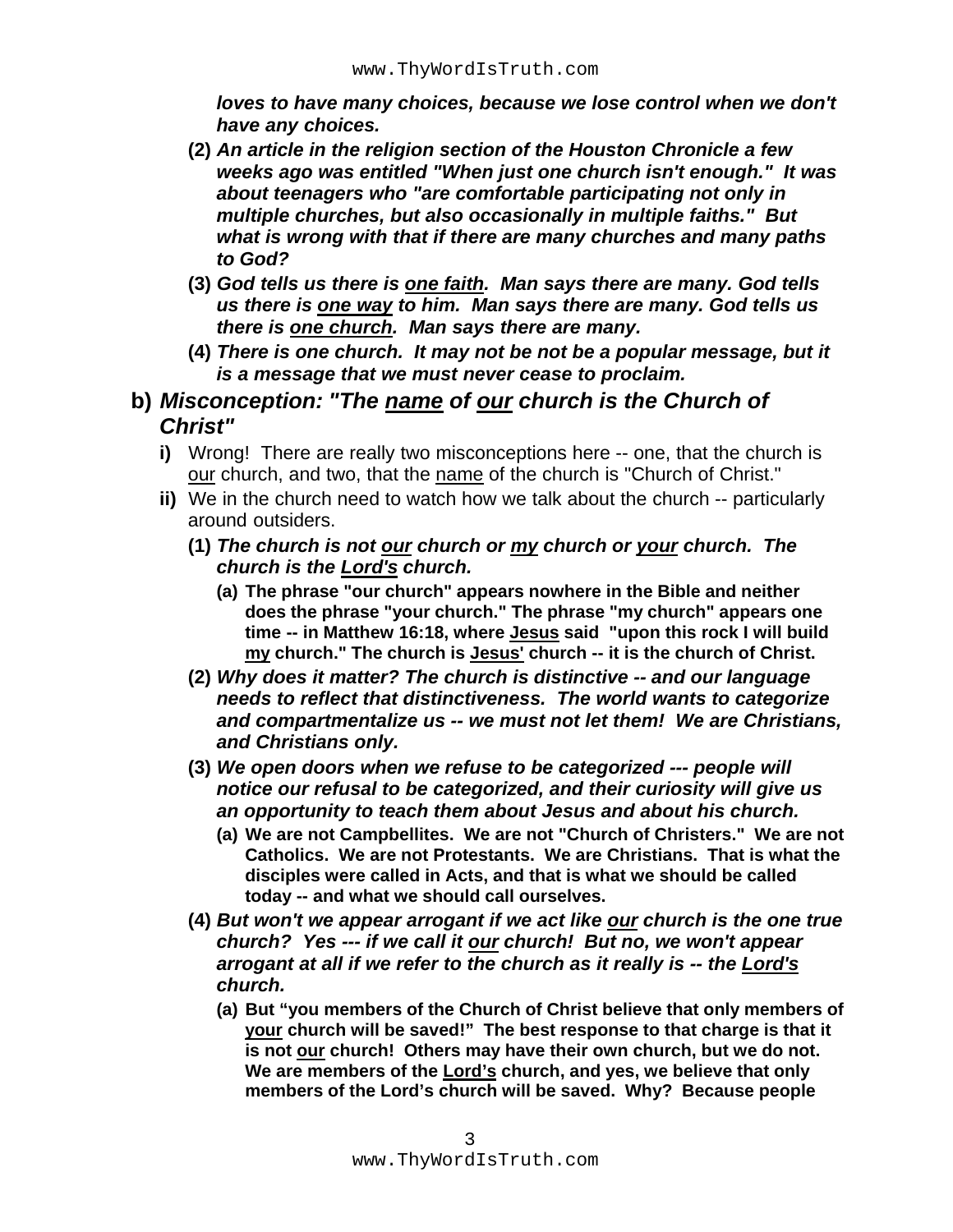**are added to the Lord's church by God when they are saved (Acts 2:47), and if they are not members of the Lord's church it is because they are not saved.**

- **iii)** The second misconception in that statement is that the name of the church is the "Church of Christ."
	- **(1)** *That is not the name of the church at all! The "church of Christ" is its description --- not its name! That is why we often write "church" with a lower case "c." We are the church that belongs to Christ - the church of Christ.*
		- **(a) I always use the lower case "c" when I write the "church of Christ" for at least one very simple reason -- it causes people to ask questions. I have had people call me to correct my "typo," which gives me a wonderful opportunity to tell them about the Lord's church.**
		- **(b) Colossians 4:6 Let your speech be alway with grace, seasoned with salt, that ye may know how ye ought to answer every man.**
		- **(c) We are never going to reach anyone by blending in.**
	- **(2)** *A large, prominent denomination in town was raising money from community businesses to build a new building. They approached a business man who was a Christian, and he made them an offer. "I will give you \$1000 if you put up a sign in front saying 'This is a church of Christ." "We can't do that," they said, "this is a \_\_\_ church" (where the blank was filled in with the name of a local denomination). "Well," the Christian business man responded, "I'll still give you a \$1000 if you will put up a sign saying 'This is NOT a church of Christ.'"*
	- **(3)** *There is one church and only one church. It is the church that Jesus built in Acts 2. It is the church of Christ. That is not its name, but its description. It is the Lord's church.*

#### **c)** *Misconception: "The church is a man-made organization"*

- **i)** Wrong! Daniel spoke about the church 600 years before it was established in Acts 2, and here is what he said:
	- **(1)** *Daniel 2:44-45 And in the days of these kings shall the God of heaven set up a kingdom, which shall never be destroyed: and the kingdom shall not be left to other people, but it shall break in pieces and consume all these kingdoms, and it shall stand for ever. 45 Forasmuch as thou sawest that the stone was cut out of the mountain without hands, and that it brake in pieces the iron, the brass, the clay, the silver, and the gold; the great God hath made known to the king what shall come to pass hereafter: and the dream is certain, and the interpretation thereof sure.*
- **ii)** Notice verse 45 --- God tells us that this kingdom (his church) would be made "without hands." It would not be an earthly kingdom like the Babylonians, the Medes and Persians, the Greeks, or the Romans. It would be established and created by God. That church was established in Acts 2 - and it was NOT man-made.
- **iii)** What about denominations? They are man-made. It is men who create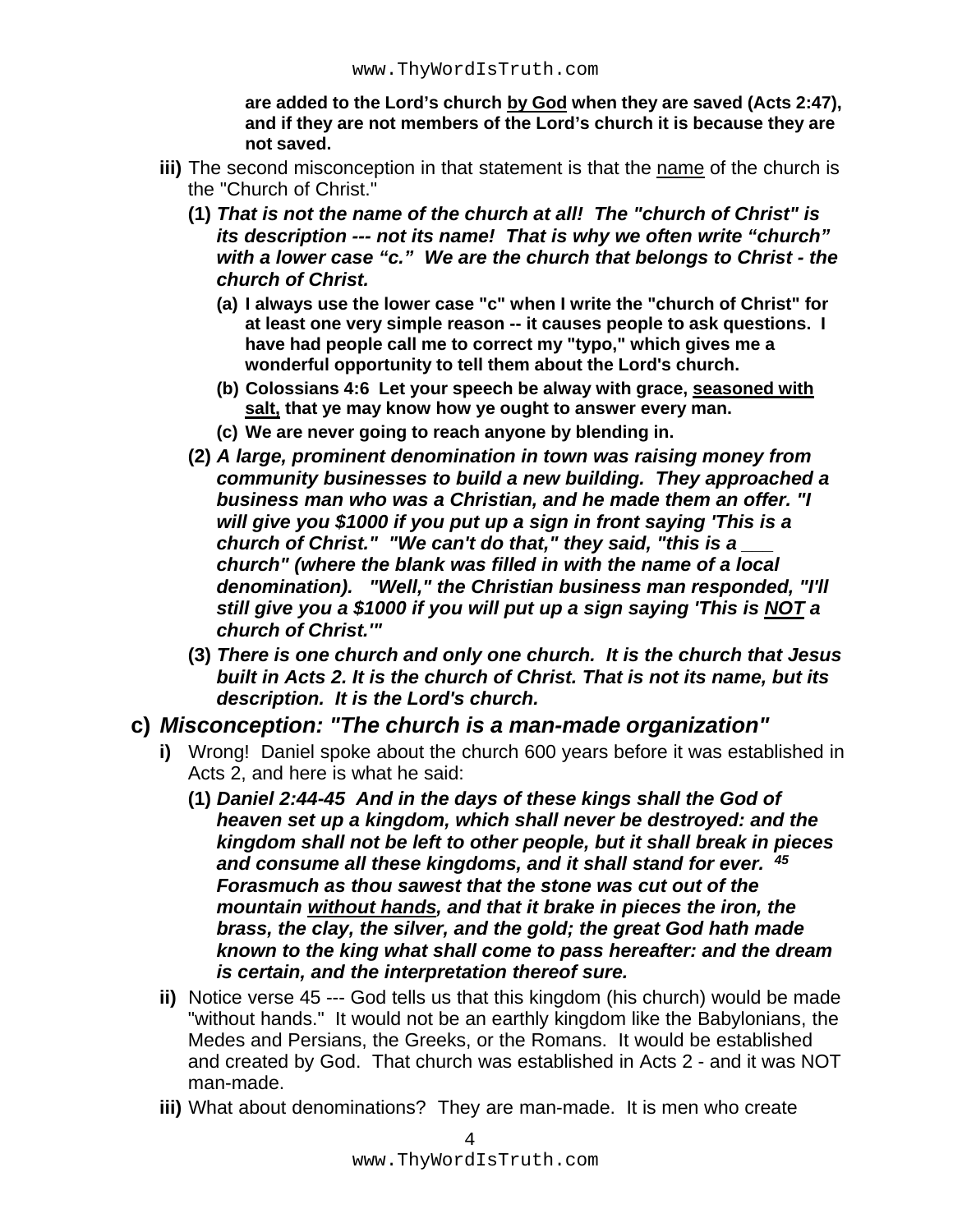denominations; it is men who create their creeds; it is men who create their doctrines; it is men who create their hierarchy. No man-made denomination can claim to be the kingdom made without hands in Daniel 2:45.

**iv)** Acts 17:24-25 tells us that God does not dwell in temples made with hands and is not worshipped with men's hands.

#### **d)** *Misconception: "The church is a building"*

- **i)** Wrong! I think we all understand that the church is not a building, but I wonder if an outsider listening to us would reach that same conclusion.
	- **(1)** *Example: "I am going to church" "I am driving over to the church to pick up something." "Let's meet at the church." "My church is located on 5th Street."*
		- **(a) Some might argue that it's just a word and our choice of words is not really important. God disagrees. He communicates with us through words and we communicate with him through words. We would know absolutely nothing about the gospel if it weren't for words. The very first description we have of Jesus in the Gospel of John is that he is the Word. Words are important.**
		- **(b)** We sometimes contribute to the confusion about the chruch by using *denominational language* to describe the Lord's church.
			- **(i)** *If we act like there are many churches, then why are we surprised when people don't understand that there is one church?*
			- **(ii)** *If we talk about "our church" and "your church" and "my church" rather than the Lord's church, then why are we surprised when people think that the church is man-made and that we can each have our own different church?*
			- **(iii)***If we talk about the church as if it were just another denomination, then why are we surprised when the world sees us as just another denomination? We need to be careful about not using the word "church" casually, particularly in today's world when there is so much confusion about the church.*
			- **(iv)***The church is distinctive, but it will not appear distinctive to the world unless we understand that it is distinctive and present it as distinctive. The very last thing we should ever want to do is blend into or worse become a part of the confusing denominational landscape that surrounds us.*
			- **(v)** *The best way to refute misconceptions about the church is to do all we can up front to prevent people outside of the church from forming misconceptions about the church.*
	- **(2)** *Song #296 in our books includes the line, "We have come into His house and gathered in His name to worship Him." Is that correct? Is this building God's house? No! We have not come into the house of God to worship him. The house of God has come into this building to worship him!*
		- **(a)** We in the church are the temple of the living God. (2 Corinthians 6:16) The church (not the church building!) is the household of God. (Ephesians 2:19) We do not come to church to worship God - the church comes to this building to worship God.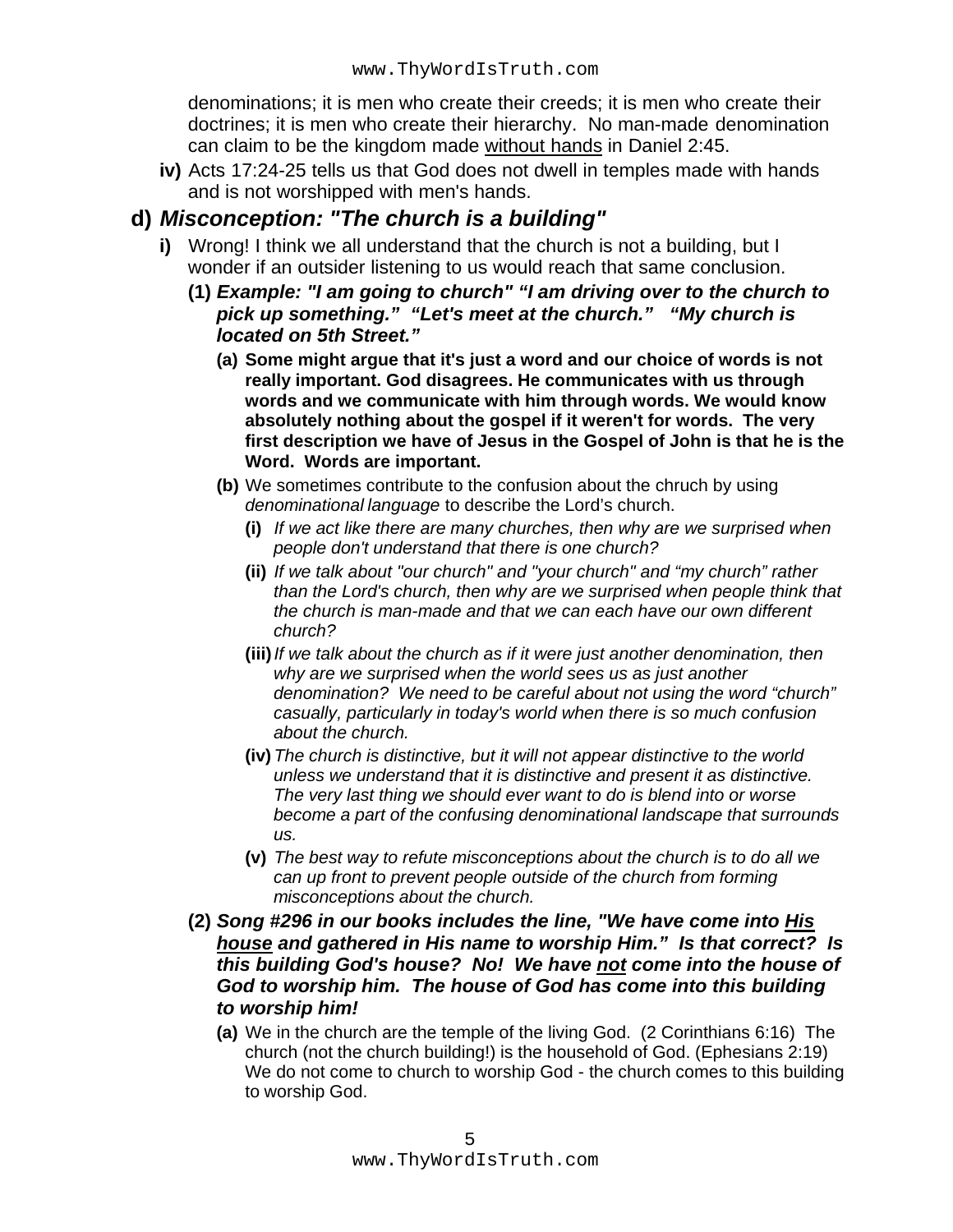- **(b)** I know there is such a thing as poetic license, but I think some poets should have their licenses revoked -- particularly when their poetry directly contradicts the word of God.
- **e)** *Misconception: "Denominations are part of God's plan for the church"*
	- **i)** Wrong! Believe it or not, there are some who look at the denominational mess in the world today, and they teach that it was part of God's plan for the church all along! They often point to John 15:5 as support for this strange idea:
		- **(1)** *John 15:5 5 I am the vine, ye are the branches: He that abideth in me, and I in him, the same bringeth forth much fruit: for without me ye can do nothing.*
		- **(2)** *Are the branches denominations? Of course not! Read the language! "HE that abideth in me, and I in HIM" -- the branches are individual Christians!*
	- **ii)** Paul dealt with the emerging problem of denominationalism in his first Corinthian letter. That congregation was beginning to divide up along manmade lines, just as the denominations have done today, and here is what Paul told them:
		- **(1)** *1 Corinthians 1:11-13 11 For it hath been declared unto me of you, my brethren, by them which are of the house of Chloe, that there are contentions among you. 12 Now this I say, that every one of you saith, I am of Paul; and I of Apollos; and I of Cephas; and I of Christ. 13 Is Christ divided? was Paul crucified for you? or were ye baptized in the name of Paul?*
		- **(2)** *Note that some were saying "I of Christ" along with "I of Apollos" and "I of Cephas." Paul is telling us that we can wear the name of Christ and still be a denomination. We must always be on our guard that we do not become a denomination - perhaps one named "The Church of Christ." Sadly I fear that some formerly faithful congregations have become just that.*
		- **(3)** *How could we tell if we were becoming a denomination? There are warning signs!*
			- **(a)** We would start speaking about the church as being "our church" rather than the Lord's church. We would have our church, and the group down the street would have their church.
			- **(b)** We would cease to proclaim any differences between "our church" and the denominational groups that surround us. We might even swap pulpits with them. We would never suggest there was anything wrong with them.
			- **(c)** We would carefully study our "religious heritage" to firmly position "our church" among the other man-made churches.
			- **(d)** We would water down any doctrine that might make us appear distinctive. After all, we wouldn't want to appear arrogant -- as if "our church" alone possesses the truth.
			- **(e)** If you had to list the top three or four things that are distinctive about the church as opposed to most of the denominations that surround us, what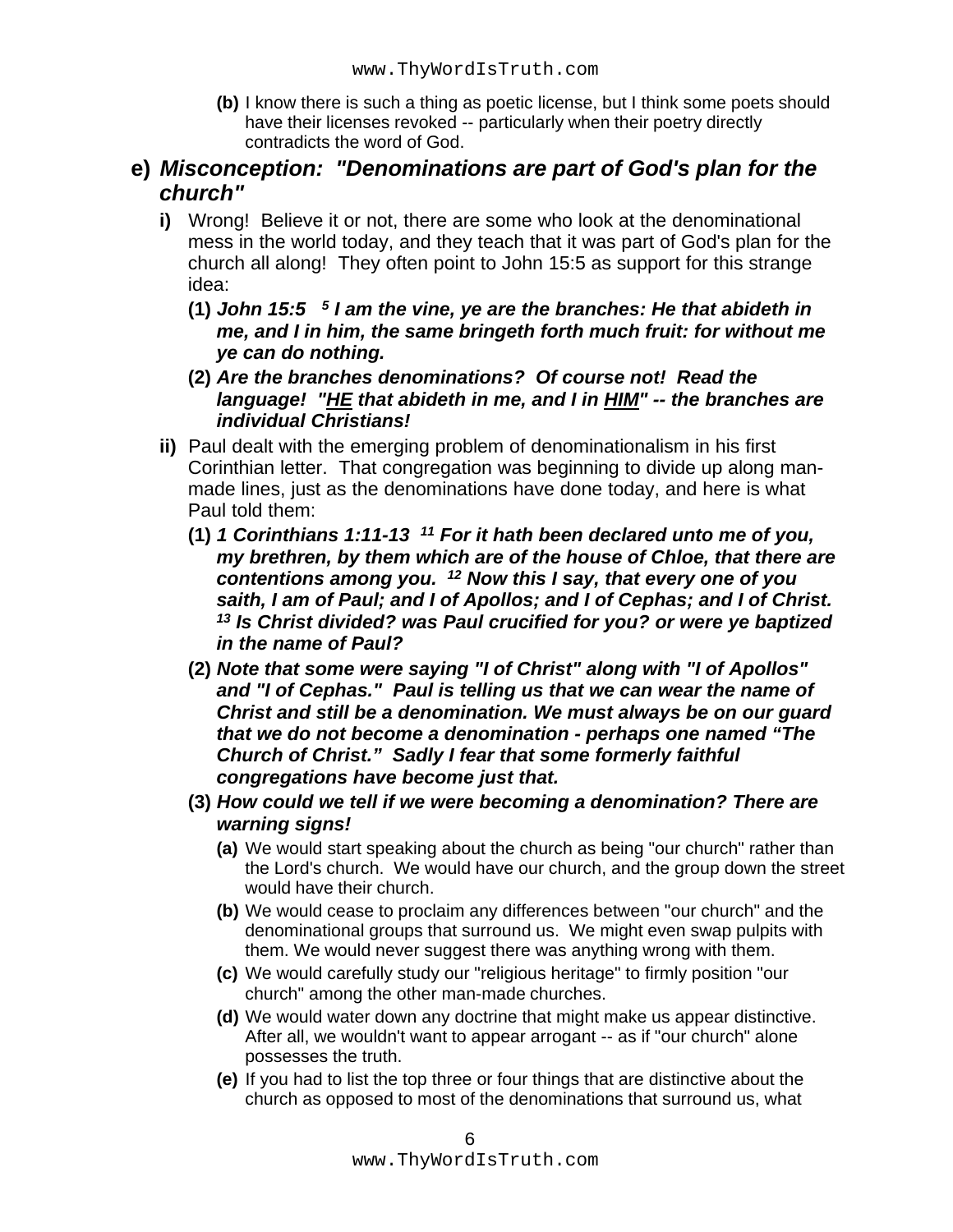would they be?

- **(i)** *The necessity of baptism for the remission of sins?*
- **(ii)** *Instrumental music as a departure from the New Testament pattern for worship?*
- **(iii)***The role of women in church leadership?*
- **(iv)***The non-denominational nature of the church?*
- **(f)** Now list the top three or four things that are most under attack by change agents in the church today. Is it just a coincidence that we come up with the same list in response to each question?
- **(g)** The doctrines under attack in the church today for attacked for a simple reason -- they are the very things that make us distinctive to the outside world. Satan wants us to blend in with the surrounding religious noise and confusion; he does not want us to appear distinctive in any way.
- **(h)** I get the distinct feeling that these change agents are not tied to a doctrinal stance so much as they are tied to an intense desire to make the church be the same as the denominations. For example, if the church accepted musical instruments in the worship service and the denominational world rejected them, then I imagine these same change agents would be fighting just as hard to get us to reject them as well!
- **(i)** 2 Corinthians 6:17 Wherefore come out from among them, and be ye separate, saith the Lord, and touch not the unclean thing; and I will receive you,

### **4) Misconceptions about the role of the church**

#### **a)** *Misconception: "You should join the church of your choice"*

- **i)** Wrong! We don't join the church, God adds us to the church when we are saved -- and it is not to a church of our church, but to the one church of God's choice.
- **ii)** A recently published book is entitled "The Unauthorized Guide to Choosing a Church" by Carmen Berry.
	- **(1)** *The book has been called "kind of a Consumer Report on how to choose a church."*
	- **(2)** *Berry writes: "We've reached an age in American religion where the shopping mentality, the consumer mentality, means people choose what appeals to them. … Some of the 'seeker churches' that benefit from this trend have discovered that they can be victims of the shopping-around, too. So they try to have more intense small groups or service activities to draw people in and keep them."*
- **iii)** David Libscomb once said the following about this cafeteria view of the church: "No church can ever permanently prosper until it conforms to the will of God. We present that will, and simply in God's name protest that all departures from that will, how much soever of present good they may promise, bring permanent and lasting evil to the church. Let us strive to do the will of God and leave results in his hands."
- **iv)** The church should be Christ driven -- not results driven or numbers driven. Our job is to plant and to water -- NOT to give the increase. (1 Corinthians 3:6-7)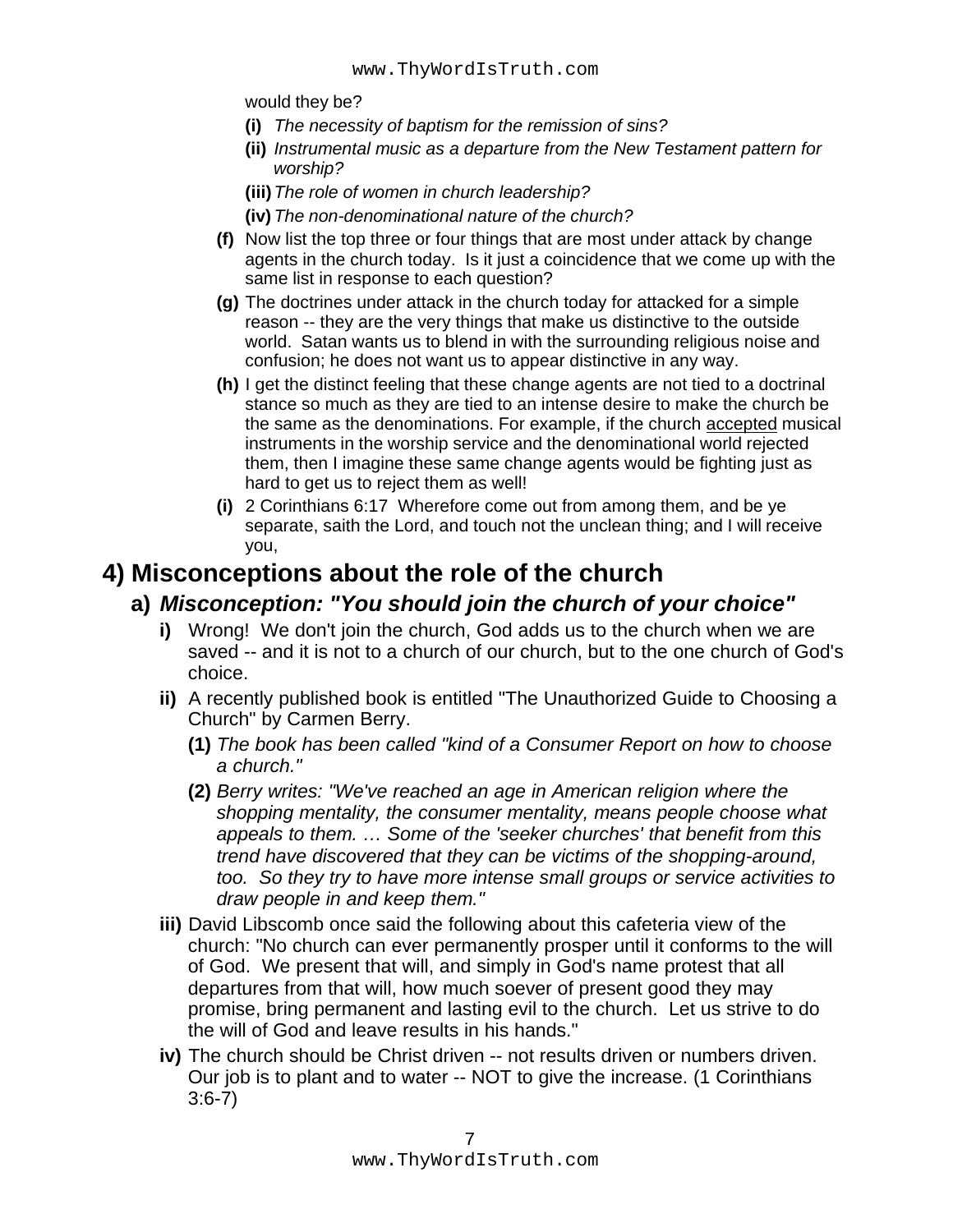- **v)** But if we just change what we do here in our worship service then maybe we can do a better job of reaching the lost. Right? Let's entertain them and make sure we never say anything that might seem intolerant or rigid. Then maybe we can do a better job of reaching the lost. Right? Wrong! If we are going to catch more fish, the first thing we should do is find a lake!
	- **(1)** *When we change what we do IN HERE to try and reach the lost who are OUT THERE then we have taken a major WRONG TURN. If we are having trouble reaching the lost, then we need to change what we do OUT THERE where the vast majority of the lost are to be found f we ever want to reach them and bring them to Jesus Christ!*

#### **b)** *Misconception: "The church is optional for a Christian. You can be a Christian without being a member of any church."*

**i)** Wrong! The church consists of all Christians, and all Christians are in the church. In fact, we don't have any choice in the matter! God adds people to HIS church when they are saved. Thus, if you are saved then you are in his church. If you are not in his church, then you are lost. By definition, there are no saved people outside the Lord's church.

#### **c)** *Final Misconception: "You can be a Christian and be a member of any church. They are really all just the same!"*

- **i) As we have seen, there is one church, and it is not man-made. It is not our church, it is the Lord's church. We do not join it or add people to it or vote people into it. Instead, God adds people to his church when they are saved. That church is not the Catholic church, it did not arise from the Reformation movement, and it did not arise from the Restoration movement. It is the church that Jesus promised to establish in Matthew 16 and that was established in Acts 2.**
- **ii) If you are a member of something else or something more or something less, then you are not serving God according to his plan or according to his will. He wants you to be a Christian and only a Christian, wearing only the name of his Son, Jesus Christ, who is the head and the savior of the church, his body.**

## **5) Conclusion**

- **a) Our prayer should be that we would see the church as God sees the church.**
	- **i) We should see it as the eternal kingdom not made with human hands. (Daniel 2)**
	- **ii) We should see it as the house of God to which all nations are drawn. (Isaiah 2)**
	- **iii) We should see it as a temple constructed according to God's exacting pattern. (Ezekiel 40)**
	- **iv) We should see it as the church that Jesus promised to build. (Matthew 16)**
	- **v) We should see it as the beautiful bride of Christ. (Ephesians 5)**